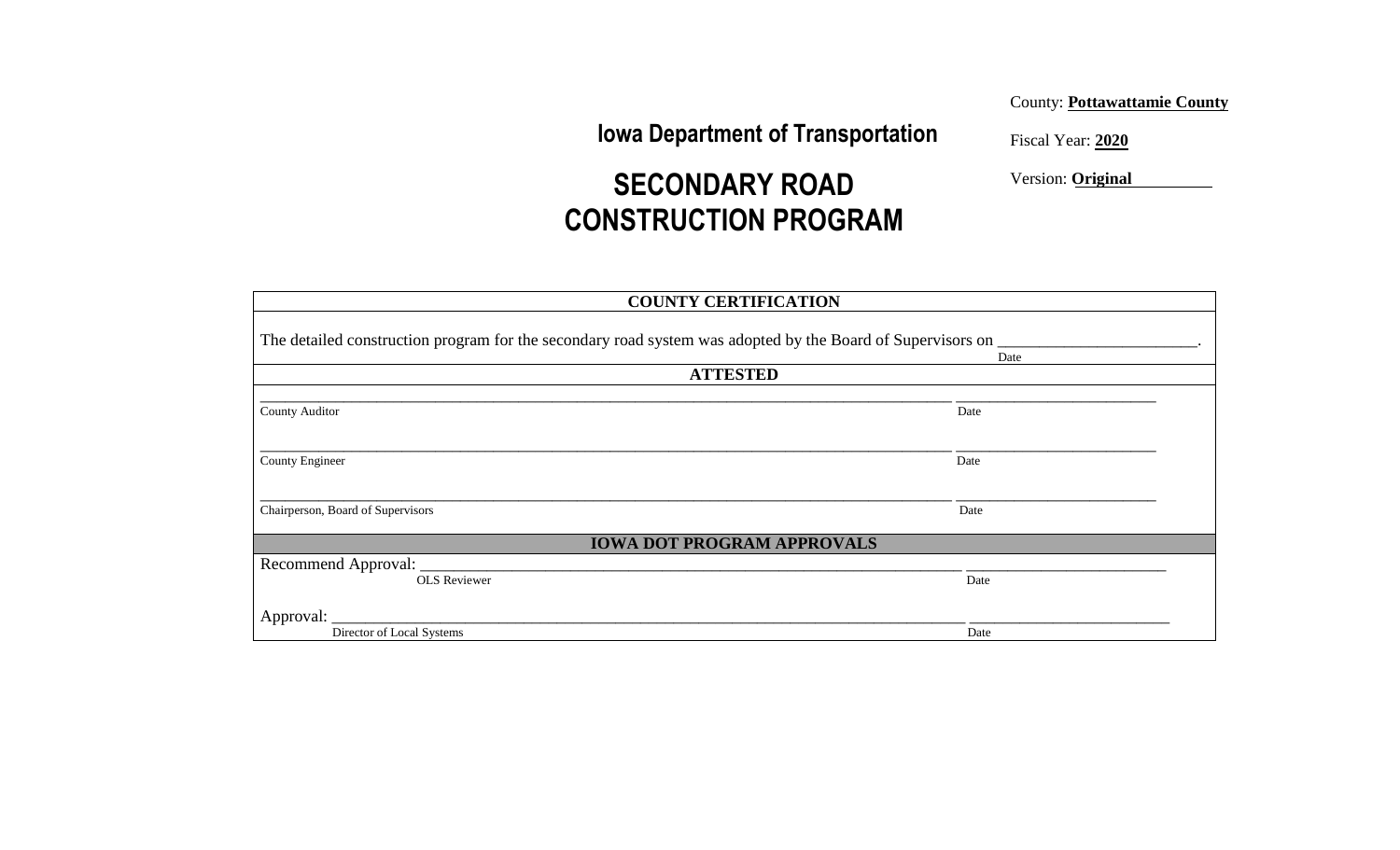|                                                                                        |                                                                     |                                |                                                 |                                                         |             | Accomp           | <b>Priority Years</b> |             |             |             |         |    |         |  |
|----------------------------------------------------------------------------------------|---------------------------------------------------------------------|--------------------------------|-------------------------------------------------|---------------------------------------------------------|-------------|------------------|-----------------------|-------------|-------------|-------------|---------|----|---------|--|
|                                                                                        |                                                                     |                                |                                                 |                                                         |             | Year             | 1st                   | 2nd         | 3rd         | 4th         | \$Total |    |         |  |
| <b>Project Number</b><br><b>Local ID</b><br><b>Project Name</b>                        | Location<br><b>Description of Work</b><br><b>Section-Town-Range</b> | <b>AADT</b><br>Length<br>FHWA# | <b>System</b><br><b>Status</b><br><b>FM-Xfr</b> | \$ Day Labor<br><b>Type Work</b><br><b>SPC/FA Types</b> | <b>Fund</b> | FY:<br>2020      | FY:<br>2021           | FY:<br>2022 | FY:<br>2023 | FY:<br>2024 | Notes:  |    |         |  |
| BRS-SWAP-C078(195)--FF-                                                                | On G30, Over NISHNABOTNA RIVER                                      | $420 - 420$                    | Local                                           | \$0                                                     | <b>LCL</b>  |                  |                       |             |             |             |         |    |         |  |
| 78<br>VA21 Bridge Replacement                                                          | $S - T - R -$                                                       | $\mathbf{0}$<br>287610         | Previous                                        | 320 - Bridges                                           | <b>FM</b>   | 380              |                       |             |             |             |         |    |         |  |
|                                                                                        |                                                                     |                                |                                                 |                                                         | <b>SPC</b>  |                  |                       |             |             |             | \$1,900 |    |         |  |
| TPMS ID: 32562                                                                         |                                                                     |                                |                                                 |                                                         | FA          |                  |                       |             |             |             |         |    |         |  |
|                                                                                        |                                                                     |                                |                                                 | SWAP-HBP                                                | <b>SWAP</b> | 1,520            |                       |             |             |             |         |    |         |  |
| BRS-SWAP-C078(198)--FF-                                                                | On G30, Over GREYBILL CREEK                                         | 280 - 280                      | <b>FM</b>                                       | \$0                                                     | <b>LCL</b>  |                  |                       |             |             |             |         |    |         |  |
| 78<br>VA12 Bridge Replacement                                                          | $S - T - R -$                                                       | $\mathbf{0}$                   | Previous<br>287520                              | 320 - Bridges                                           | <b>FM</b>   |                  |                       |             |             |             |         |    |         |  |
|                                                                                        |                                                                     |                                |                                                 |                                                         | <b>SPC</b>  |                  |                       |             |             |             | \$600   |    |         |  |
| TPMS ID: 36206                                                                         |                                                                     |                                |                                                 |                                                         | FA          |                  |                       |             |             |             |         |    |         |  |
|                                                                                        |                                                                     |                                |                                                 | SWAP-HBP                                                | <b>SWAP</b> | 600              |                       |             |             |             |         |    |         |  |
| FM-C078()--55-78<br>Railroad Highway Patch<br>Bluffs Corporate Limits North 18.5 Miles | On Railroad Highway (G8L), from Council                             | 2080                           | FA and FM                                       | \$0                                                     | <b>LCL</b>  |                  |                       |             |             |             |         |    |         |  |
|                                                                                        | 18.5                                                                | New                            | 366 - HMA Paving                                | <b>FM</b>                                               | 1,600       |                  |                       |             |             |             |         |    |         |  |
| and Overlay                                                                            | to Highway 191                                                      |                                |                                                 |                                                         |             |                  | <b>SPC</b>            |             |             |             |         |    | \$1,600 |  |
| TPMS ID: 38917                                                                         | $S - T - R -$                                                       |                                |                                                 |                                                         |             |                  |                       |             |             |             |         | FA |         |  |
|                                                                                        |                                                                     |                                |                                                 |                                                         | <b>SWAP</b> |                  |                       |             |             |             |         |    |         |  |
| L-(CE23)--73-78                                                                        | On 470TH ST, Over JORDAN CREEK                                      | $25 - 25$                      | Local                                           | \$60                                                    | <b>LCL</b>  | $\overline{200}$ |                       |             |             |             |         |    |         |  |
| CE <sub>23</sub>                                                                       | SD, 100'                                                            | 0                              | Previous                                        | 320 - Bridges                                           | FM          |                  |                       |             |             |             |         |    |         |  |
| TPMS ID: 36162                                                                         | $S - T - R -$                                                       | 285510                         |                                                 |                                                         | <b>SPC</b>  |                  |                       |             |             |             | \$200   |    |         |  |
|                                                                                        |                                                                     |                                |                                                 |                                                         | FA          |                  |                       |             |             |             |         |    |         |  |
|                                                                                        |                                                                     |                                |                                                 |                                                         | <b>SWAP</b> |                  |                       |             |             |             |         |    |         |  |
| L-(GR16)--73-78                                                                        | $10 - 10$<br>On BEECHNUT RD, Over FARM CREEK                        | Local                          | \$60                                            | <b>LCL</b>                                              | 172         |                  |                       |             |             |             |         |    |         |  |
| GR16                                                                                   | SD, 80'                                                             | $\mathbf{0}$<br>Previous       |                                                 | 320 - Bridges                                           | FM          |                  |                       |             |             |             |         |    |         |  |
| TPMS ID: 36165                                                                         | $S - T - R -$<br>283810                                             |                                |                                                 | <b>SPC</b>                                              |             |                  |                       |             |             | \$172       |         |    |         |  |
|                                                                                        |                                                                     |                                |                                                 | FA                                                      |             |                  |                       |             |             |             |         |    |         |  |
|                                                                                        |                                                                     |                                |                                                 |                                                         | <b>SWAP</b> |                  |                       |             |             |             |         |    |         |  |
|                                                                                        |                                                                     |                                |                                                 |                                                         |             |                  |                       |             |             |             |         |    |         |  |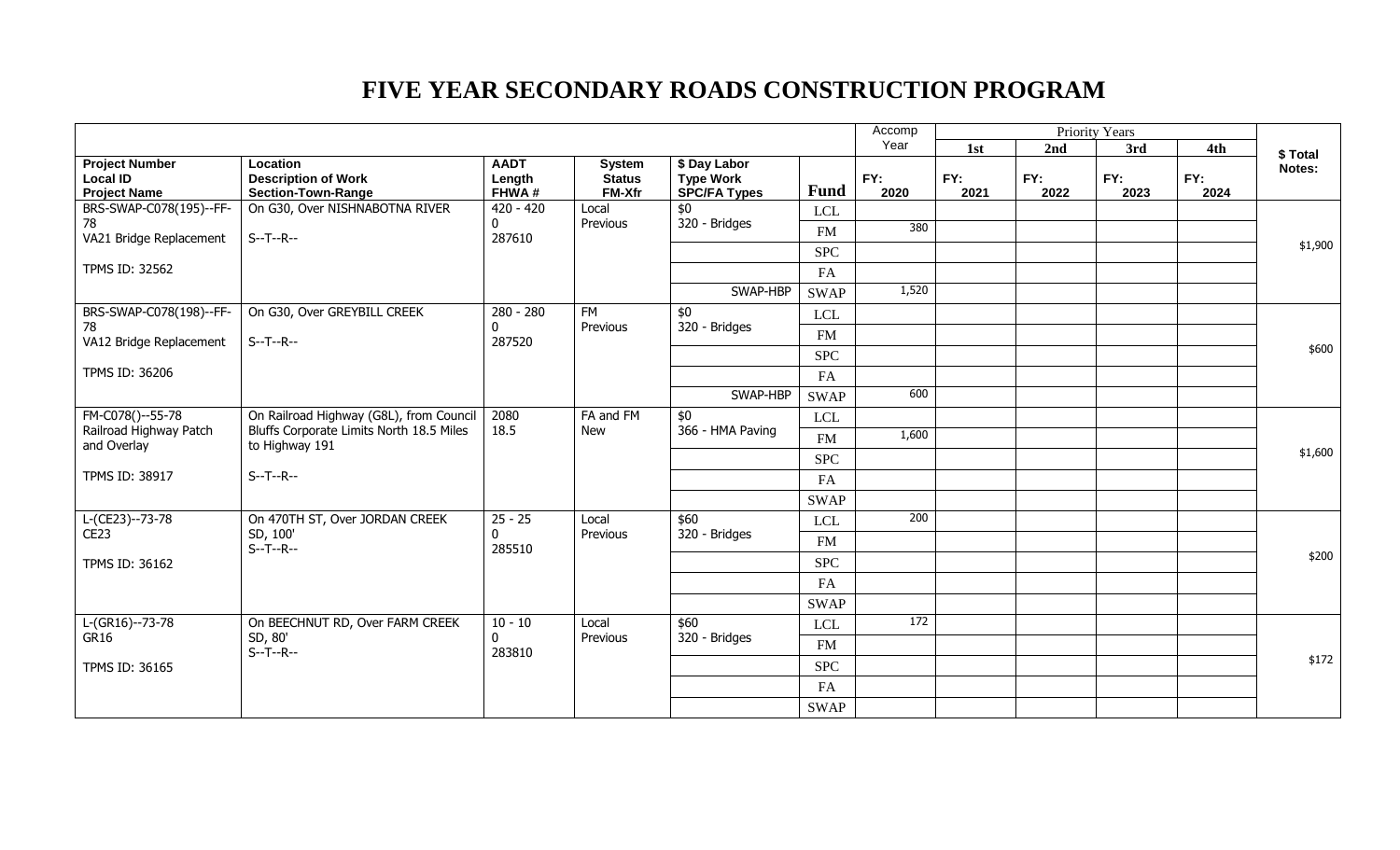|                                                                 |                                                                                |                                |                                                 |                                                         |              | Accomp      | <b>Priority Years</b> |             |             |             |         |
|-----------------------------------------------------------------|--------------------------------------------------------------------------------|--------------------------------|-------------------------------------------------|---------------------------------------------------------|--------------|-------------|-----------------------|-------------|-------------|-------------|---------|
|                                                                 |                                                                                |                                |                                                 |                                                         |              | Year        | 1st                   | 2nd         | 3rd         | 4th         | \$Total |
| <b>Project Number</b><br><b>Local ID</b><br><b>Project Name</b> | Location<br><b>Description of Work</b><br><b>Section-Town-Range</b>            | <b>AADT</b><br>Length<br>FHWA# | <b>System</b><br><b>Status</b><br><b>FM-Xfr</b> | \$ Day Labor<br><b>Type Work</b><br><b>SPC/FA Types</b> | <b>Fund</b>  | FY:<br>2020 | FY:<br>2021           | FY:<br>2022 | FY:<br>2023 | FY:<br>2024 | Notes:  |
| L-CE10--73-78                                                   | HICKORY RD.: 470th ST, W 0.25 MI                                               | $25 - 25$                      | Local                                           | \$60                                                    | <b>LCL</b>   | 125         |                       |             |             |             |         |
| CE10                                                            | 80' Steel girder/concrete deck<br>S14-T75-R39                                  | $\mathbf{0}$<br>285381         | Previous                                        | 320 - Bridges                                           | <b>FM</b>    |             |                       |             |             |             |         |
| <b>TPMS ID: 14524</b>                                           |                                                                                |                                |                                                 |                                                         | <b>SPC</b>   |             |                       |             |             |             | \$125   |
|                                                                 |                                                                                |                                |                                                 |                                                         | FA           |             |                       |             |             |             |         |
|                                                                 |                                                                                |                                |                                                 |                                                         | <b>SWAP</b>  |             |                       |             |             |             |         |
| L-VA11--73-78                                                   | On PINOAK RD, Over GRAYBILL CREEK                                              | 10                             |                                                 | \$60                                                    | <b>LCL</b>   | 145         |                       |             |             |             |         |
| <b>VA11</b>                                                     | 80x24 Concrete Deck / Steel Beam                                               | $\mathbf 0$                    | Previous                                        | 320 - Bridges                                           | <b>FM</b>    |             |                       |             |             |             |         |
| TPMS ID: 29435                                                  | $S-T-P-$                                                                       | 287510                         |                                                 |                                                         | <b>SPC</b>   |             |                       |             |             |             | \$145   |
|                                                                 |                                                                                |                                |                                                 |                                                         | FA           |             |                       |             |             |             |         |
|                                                                 |                                                                                |                                |                                                 |                                                         | <b>SWAP</b>  |             |                       |             |             |             |         |
| L-VA37--73-78                                                   | On LOMBARDY RD, Over GRAYBILL                                                  | $30 - 30$                      | Local<br>Previous                               | \$34                                                    | <b>LCL</b>   | 168         |                       |             |             |             |         |
| VA37 Bridge Replacement<br><b>CREEK</b>                         |                                                                                | $\mathbf{0}$                   |                                                 | 320 - Bridges                                           | FM           |             |                       |             |             |             |         |
| TPMS ID: 34776                                                  | SD, 100'<br>S27-T76-R39                                                        | 287701                         |                                                 |                                                         | <b>SPC</b>   |             |                       |             |             |             | \$168   |
|                                                                 |                                                                                |                                |                                                 |                                                         | FA           |             |                       |             |             |             |         |
|                                                                 |                                                                                |                                |                                                 |                                                         | <b>SWAP</b>  |             |                       |             |             |             |         |
| LFM-IAIRR--7X-78                                                | On 245TH ST, Over Iowa Interstate RR                                           | $160 - 160$                    |                                                 | \$80                                                    |              | 380         |                       |             |             |             |         |
|                                                                 | The Bridge is owned by the IAIRR. The                                          | $\mathbf{0}$                   | Previous                                        | 320 - Bridges                                           | $_{\rm LCL}$ |             |                       |             |             |             |         |
|                                                                 | bridge is to be replaced or an at grade                                        | 286560                         |                                                 |                                                         | <b>FM</b>    |             |                       |             |             |             | \$380   |
| TPMS ID: 37678                                                  | crossing is to be constructed.<br>$S-T-P-$                                     |                                |                                                 |                                                         | <b>SPC</b>   |             |                       |             |             |             |         |
|                                                                 |                                                                                |                                |                                                 |                                                         | FA           |             |                       |             |             |             |         |
|                                                                 |                                                                                |                                |                                                 |                                                         | <b>SWAP</b>  |             |                       |             |             |             |         |
| LFM-UPRR--7X-78<br>Joslin Road Realignment                      | On Joslin Avenue, from Lime Kiln Road<br>North 1.25 Miles to Old Mormon Bridge | 300<br>1.25                    | FA and FM<br><b>New</b>                         | $\overline{50}$<br>320 - Bridges                        | LCL          | 1,500       |                       |             |             |             |         |
|                                                                 | Road                                                                           |                                |                                                 |                                                         | <b>FM</b>    |             |                       |             |             |             | \$1,500 |
| TPMS ID: 39043                                                  |                                                                                |                                |                                                 |                                                         | <b>SPC</b>   |             |                       |             |             |             |         |
|                                                                 | $S - T - R -$                                                                  |                                |                                                 |                                                         | FA           |             |                       |             |             |             |         |
|                                                                 |                                                                                |                                |                                                 |                                                         | <b>SWAP</b>  |             |                       |             |             |             |         |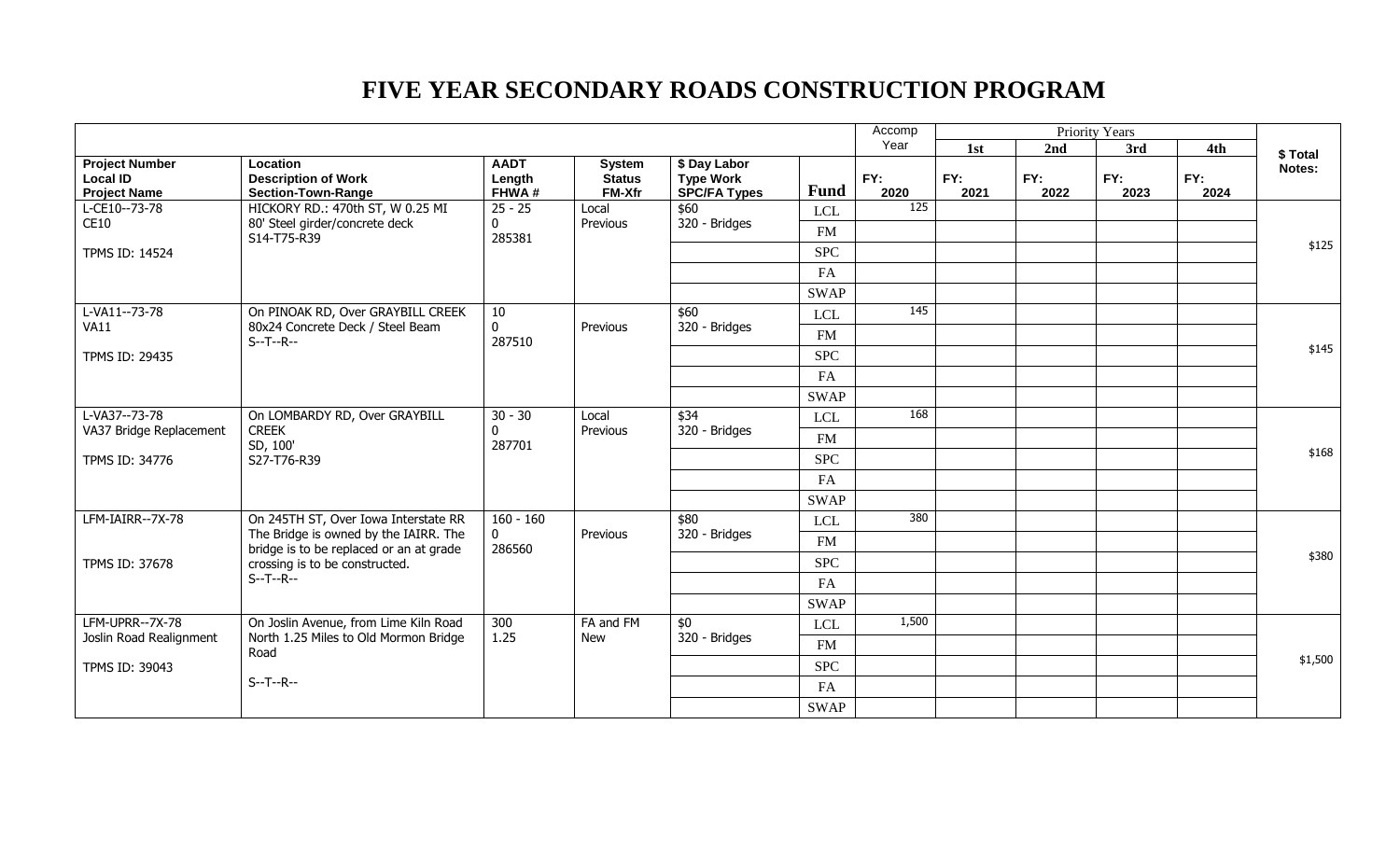|                                                                 |                                                                     |                                |                                          |                                                         |             | Accomp      | <b>Priority Years</b> |             |             |             |         |  |       |  |  |  |  |  |  |  |  |  |  |            |  |  |  |  |  |  |
|-----------------------------------------------------------------|---------------------------------------------------------------------|--------------------------------|------------------------------------------|---------------------------------------------------------|-------------|-------------|-----------------------|-------------|-------------|-------------|---------|--|-------|--|--|--|--|--|--|--|--|--|--|------------|--|--|--|--|--|--|
|                                                                 |                                                                     |                                |                                          |                                                         |             | Year        | 1st                   | 2nd         | 3rd         | 4th         | \$Total |  |       |  |  |  |  |  |  |  |  |  |  |            |  |  |  |  |  |  |
| <b>Project Number</b><br><b>Local ID</b><br><b>Project Name</b> | Location<br><b>Description of Work</b><br><b>Section-Town-Range</b> | <b>AADT</b><br>Length<br>FHWA# | <b>System</b><br><b>Status</b><br>FM-Xfr | \$ Day Labor<br><b>Type Work</b><br><b>SPC/FA Types</b> | <b>Fund</b> | FY:<br>2020 | FY:<br>2021           | FY:<br>2022 | FY:<br>2023 | FY:<br>2024 | Notes:  |  |       |  |  |  |  |  |  |  |  |  |  |            |  |  |  |  |  |  |
| STBG-SWAP-C078()--FG-                                           | On L66, from the South Intersection of                              | $260 - 420$                    | FA and FM                                | \$0                                                     | <b>LCL</b>  |             |                       |             |             |             |         |  |       |  |  |  |  |  |  |  |  |  |  |            |  |  |  |  |  |  |
| 78<br>L66 HMA Resurfacing                                       | G30 North 6 Miles to G18 (Tamarack<br>Road)                         | 5.871                          | Previous                                 | 366 - HMA Paving                                        | <b>FM</b>   | 3,755       |                       |             |             |             |         |  |       |  |  |  |  |  |  |  |  |  |  |            |  |  |  |  |  |  |
|                                                                 | Remove 6" concrete overlay, patch,                                  |                                |                                          |                                                         | <b>SPC</b>  |             |                       |             |             |             | \$4,800 |  |       |  |  |  |  |  |  |  |  |  |  |            |  |  |  |  |  |  |
| <b>TPMS ID: 36204</b>                                           | profile mill, 3.5" overlay                                          |                                |                                          |                                                         | FA          |             |                       |             |             |             |         |  |       |  |  |  |  |  |  |  |  |  |  |            |  |  |  |  |  |  |
|                                                                 | S23-T77-R41                                                         |                                |                                          | SWAP-STBG                                               | <b>SWAP</b> | 1,045       |                       |             |             |             |         |  |       |  |  |  |  |  |  |  |  |  |  |            |  |  |  |  |  |  |
| BRS-SWAP-C078(199)--FF-                                         | On M16, Over STREAM, on WLINE S4                                    | 370 - 370                      | FA and FM                                | \$0                                                     | <b>LCL</b>  |             |                       |             |             |             |         |  |       |  |  |  |  |  |  |  |  |  |  |            |  |  |  |  |  |  |
| 78                                                              | T76 R40                                                             | $\mathbf{0}$<br>287870         | Previous                                 | 332 - Box Culverts                                      | <b>FM</b>   |             |                       |             |             |             |         |  |       |  |  |  |  |  |  |  |  |  |  |            |  |  |  |  |  |  |
| JA05, RCB                                                       | S4-T76-R40                                                          |                                |                                          |                                                         | <b>SPC</b>  |             |                       |             |             |             | \$500   |  |       |  |  |  |  |  |  |  |  |  |  |            |  |  |  |  |  |  |
| TPMS ID: 36207                                                  |                                                                     |                                |                                          |                                                         | FA          |             |                       |             |             |             |         |  |       |  |  |  |  |  |  |  |  |  |  |            |  |  |  |  |  |  |
|                                                                 |                                                                     |                                |                                          | SWAP-HBP                                                | <b>SWAP</b> |             | 500                   |             |             |             |         |  |       |  |  |  |  |  |  |  |  |  |  |            |  |  |  |  |  |  |
| L-(GR02)--73-78                                                 | On COTTONWOOD RD, Over JORDAN                                       | $35 - 35$                      | Local                                    | \$60                                                    | <b>LCL</b>  |             | 200                   |             |             |             |         |  |       |  |  |  |  |  |  |  |  |  |  |            |  |  |  |  |  |  |
| <b>CREEK</b><br>GR02                                            | $\mathbf{0}$                                                        | Previous                       | 320 - Bridges                            | <b>FM</b>                                               |             |             |                       |             |             |             |         |  |       |  |  |  |  |  |  |  |  |  |  |            |  |  |  |  |  |  |
| TPMS ID: 36164                                                  | SD, 100'<br>$S - T - R -$                                           | 283661                         |                                          |                                                         |             |             | <b>SPC</b>            |             |             |             |         |  | \$200 |  |  |  |  |  |  |  |  |  |  |            |  |  |  |  |  |  |
|                                                                 |                                                                     |                                |                                          |                                                         | FA          |             |                       |             |             |             |         |  |       |  |  |  |  |  |  |  |  |  |  |            |  |  |  |  |  |  |
|                                                                 |                                                                     |                                |                                          |                                                         | <b>SWAP</b> |             |                       |             |             |             |         |  |       |  |  |  |  |  |  |  |  |  |  |            |  |  |  |  |  |  |
| L-(JA03)--73-78                                                 | On ROSEWOOD RD, Over STREAM, in                                     | $15 - 15$                      | Local                                    | \$60                                                    | <b>LCL</b>  |             | 172                   |             |             |             |         |  |       |  |  |  |  |  |  |  |  |  |  |            |  |  |  |  |  |  |
| JA03                                                            | NW S3 T76 R40                                                       | $\mathbf 0$                    | Previous                                 | 320 - Bridges                                           | <b>FM</b>   |             |                       |             |             |             |         |  |       |  |  |  |  |  |  |  |  |  |  |            |  |  |  |  |  |  |
|                                                                 | FO, 80'                                                             | 287850                         |                                          |                                                         | <b>SPC</b>  |             |                       |             |             |             | \$172   |  |       |  |  |  |  |  |  |  |  |  |  |            |  |  |  |  |  |  |
| TPMS ID: 36166                                                  | S3-T76-R40                                                          |                                |                                          |                                                         | FA          |             |                       |             |             |             |         |  |       |  |  |  |  |  |  |  |  |  |  |            |  |  |  |  |  |  |
|                                                                 |                                                                     |                                |                                          |                                                         |             |             |                       |             |             |             |         |  |       |  |  |  |  |  |  |  |  |  |  |            |  |  |  |  |  |  |
| L-(JA38)--73-78                                                 | On 390TH ST, Over Slocum Creek                                      |                                |                                          | \$60                                                    | <b>SWAP</b> |             | 145                   |             |             |             |         |  |       |  |  |  |  |  |  |  |  |  |  |            |  |  |  |  |  |  |
| JA38 Bridge Replacement                                         | 80'                                                                 | $15 - 15$<br>$\mathbf{0}$      | Previous                                 | 320 - Bridges                                           | <b>LCL</b>  |             |                       |             |             |             |         |  |       |  |  |  |  |  |  |  |  |  |  |            |  |  |  |  |  |  |
| S34-T76-R40                                                     | 288201                                                              |                                |                                          | FM                                                      |             |             |                       |             |             | \$145       |         |  |       |  |  |  |  |  |  |  |  |  |  |            |  |  |  |  |  |  |
| TPMS ID: 32553                                                  |                                                                     |                                |                                          |                                                         |             |             |                       |             |             |             |         |  |       |  |  |  |  |  |  |  |  |  |  | <b>SPC</b> |  |  |  |  |  |  |
|                                                                 |                                                                     |                                |                                          |                                                         | FA          |             |                       |             |             |             |         |  |       |  |  |  |  |  |  |  |  |  |  |            |  |  |  |  |  |  |
|                                                                 |                                                                     |                                |                                          |                                                         | <b>SWAP</b> |             |                       |             |             |             |         |  |       |  |  |  |  |  |  |  |  |  |  |            |  |  |  |  |  |  |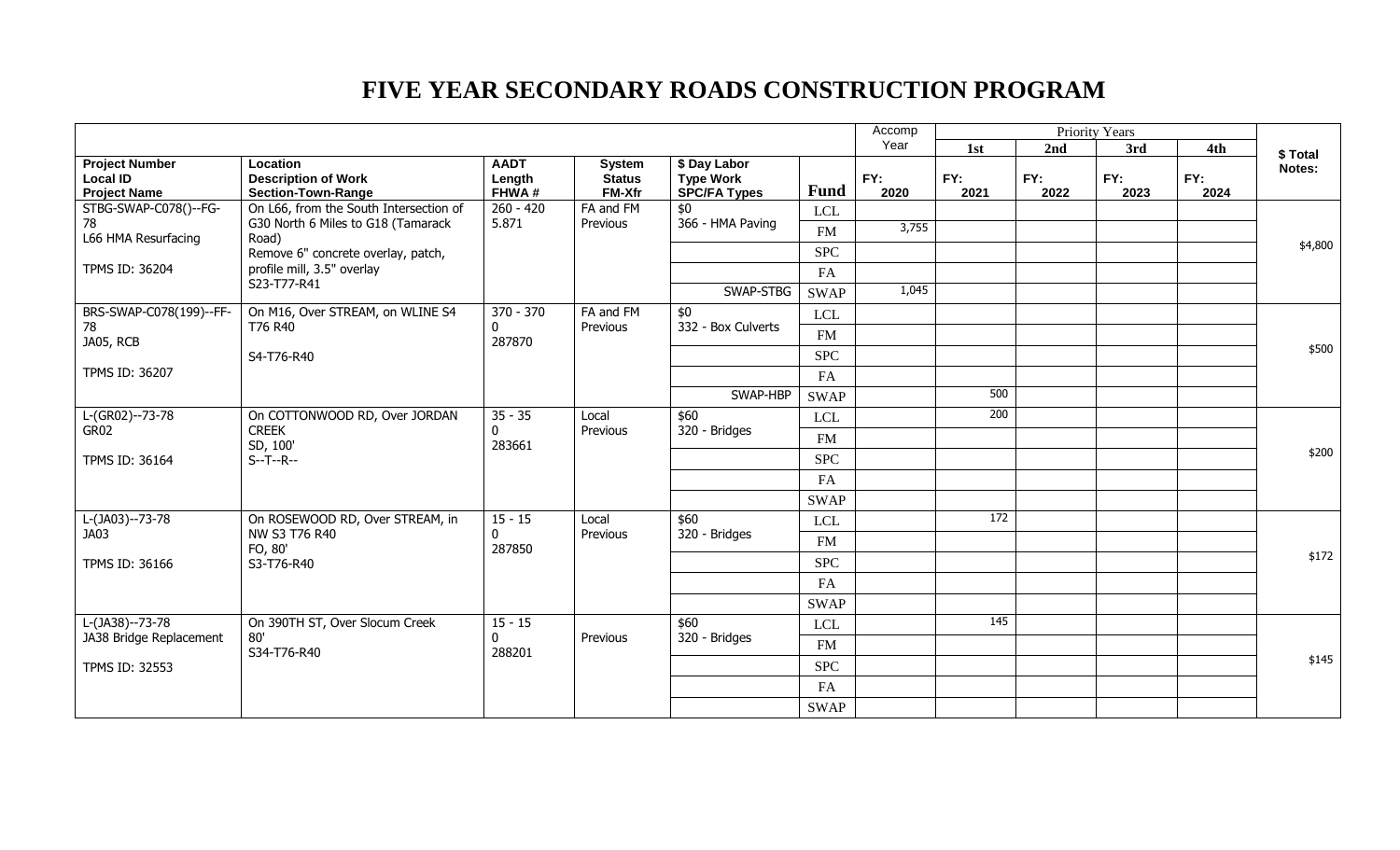| Year<br>1st<br>2nd<br>3rd<br>4th<br>\$ Total<br><b>Project Number</b><br>Location<br><b>AADT</b><br>\$ Day Labor<br><b>System</b><br>Notes:<br>FY:<br>FY:<br>FY:<br>Local ID<br><b>Description of Work</b><br><b>Type Work</b><br>FY:<br>FY:<br>Length<br><b>Status</b><br><b>Fund</b><br>FHWA#<br>FM-Xfr<br><b>SPC/FA Types</b><br>2020<br>2021<br>2022<br><b>Project Name</b><br><b>Section-Town-Range</b><br>2023<br>2024<br>60<br>On 510TH ST, Over STREAM, on WLINE<br>$5 - 5$<br>L-(LY21)--73-78<br>Local<br>\$60<br><b>LCL</b><br>320 - Bridges<br>LY21<br>S3 T77 R38<br>Previous<br>0<br><b>FM</b><br>SD, Level B, Low Water<br>363510<br><b>SPC</b><br><b>TPMS ID: 36168</b><br>S3-T77-R38<br>FA<br><b>SWAP</b><br>250<br>L-(WR01)--73-78<br>$35 - 35$<br>On IDLEWOOD RD, Over WALNUT<br>\$60<br><b>LCL</b><br>320 - Bridges<br>$\mathbf 0$<br>WR01 Replacement<br><b>CREEK</b><br>Previous<br>FM<br>160'<br>285011<br><b>SPC</b><br>TPMS ID: 32551<br>S3-T75-R38<br>FA<br><b>SWAP</b><br>125<br>L-CE3--73-78<br>On IDLEWOOD RD, Over GRAYBILL<br>$15 - 15$<br>\$60<br>Local<br><b>LCL</b><br><b>CREEK</b><br>$\mathbf{0}$<br>320 - Bridges<br>CE3<br>Previous<br><b>FM</b><br>REPLACE EXISTING BRIDGE/NEW DAY<br>285310<br><b>SPC</b><br><b>TPMS ID: 14525</b><br>LABOR 80' BRIDGE<br>$S - T - R -$<br>FA<br><b>SWAP</b><br>$L-KC1 - 73 - 78$<br>125<br>COTTONWOOD ROAD: Over MINOR<br>$970 - 970$<br>\$60<br>Local<br><b>LCL</b><br>KC01 Bridge Replacement<br><b>DRAINAGE</b><br>320 - Bridges<br>$\mathbf{0}$<br>Previous<br><b>FM</b><br>DAY LABOR 80' BRIDGE<br>284641<br>\$125<br><b>SPC</b><br>TPMS ID: 15789<br>S6-T74-R41<br>FA<br><b>SWAP</b><br>$\overline{50}$<br>STBG-SWAP-C078()--FG-<br>On L66, from the Highway 6 Intersection<br>$260 - 420$<br>FA and FM<br><b>LCL</b><br>78<br>North 6.5 Miles to the South Intersection<br>6.493<br>Previous<br>366 - HMA Paving<br>4,800<br>FM<br>L66 HMA Resurfacing<br>of G30<br><b>SPC</b><br>$S - T - R -$<br>TPMS ID: 36205<br>FA |  |  |  |  |  | Accomp | Priority Years |  |  |  |  |  |  |  |  |  |  |  |  |
|-------------------------------------------------------------------------------------------------------------------------------------------------------------------------------------------------------------------------------------------------------------------------------------------------------------------------------------------------------------------------------------------------------------------------------------------------------------------------------------------------------------------------------------------------------------------------------------------------------------------------------------------------------------------------------------------------------------------------------------------------------------------------------------------------------------------------------------------------------------------------------------------------------------------------------------------------------------------------------------------------------------------------------------------------------------------------------------------------------------------------------------------------------------------------------------------------------------------------------------------------------------------------------------------------------------------------------------------------------------------------------------------------------------------------------------------------------------------------------------------------------------------------------------------------------------------------------------------------------------------------------------------------------------------------------------------------------------------------------------------------------------------------------------------------------------------------------------------------------------------------------------------------------------------------------------------------------------------------------------------------------|--|--|--|--|--|--------|----------------|--|--|--|--|--|--|--|--|--|--|--|--|
| \$60<br>\$250<br>\$125<br>\$5,800                                                                                                                                                                                                                                                                                                                                                                                                                                                                                                                                                                                                                                                                                                                                                                                                                                                                                                                                                                                                                                                                                                                                                                                                                                                                                                                                                                                                                                                                                                                                                                                                                                                                                                                                                                                                                                                                                                                                                                     |  |  |  |  |  |        |                |  |  |  |  |  |  |  |  |  |  |  |  |
|                                                                                                                                                                                                                                                                                                                                                                                                                                                                                                                                                                                                                                                                                                                                                                                                                                                                                                                                                                                                                                                                                                                                                                                                                                                                                                                                                                                                                                                                                                                                                                                                                                                                                                                                                                                                                                                                                                                                                                                                       |  |  |  |  |  |        |                |  |  |  |  |  |  |  |  |  |  |  |  |
|                                                                                                                                                                                                                                                                                                                                                                                                                                                                                                                                                                                                                                                                                                                                                                                                                                                                                                                                                                                                                                                                                                                                                                                                                                                                                                                                                                                                                                                                                                                                                                                                                                                                                                                                                                                                                                                                                                                                                                                                       |  |  |  |  |  |        |                |  |  |  |  |  |  |  |  |  |  |  |  |
|                                                                                                                                                                                                                                                                                                                                                                                                                                                                                                                                                                                                                                                                                                                                                                                                                                                                                                                                                                                                                                                                                                                                                                                                                                                                                                                                                                                                                                                                                                                                                                                                                                                                                                                                                                                                                                                                                                                                                                                                       |  |  |  |  |  |        |                |  |  |  |  |  |  |  |  |  |  |  |  |
|                                                                                                                                                                                                                                                                                                                                                                                                                                                                                                                                                                                                                                                                                                                                                                                                                                                                                                                                                                                                                                                                                                                                                                                                                                                                                                                                                                                                                                                                                                                                                                                                                                                                                                                                                                                                                                                                                                                                                                                                       |  |  |  |  |  |        |                |  |  |  |  |  |  |  |  |  |  |  |  |
|                                                                                                                                                                                                                                                                                                                                                                                                                                                                                                                                                                                                                                                                                                                                                                                                                                                                                                                                                                                                                                                                                                                                                                                                                                                                                                                                                                                                                                                                                                                                                                                                                                                                                                                                                                                                                                                                                                                                                                                                       |  |  |  |  |  |        |                |  |  |  |  |  |  |  |  |  |  |  |  |
|                                                                                                                                                                                                                                                                                                                                                                                                                                                                                                                                                                                                                                                                                                                                                                                                                                                                                                                                                                                                                                                                                                                                                                                                                                                                                                                                                                                                                                                                                                                                                                                                                                                                                                                                                                                                                                                                                                                                                                                                       |  |  |  |  |  |        |                |  |  |  |  |  |  |  |  |  |  |  |  |
|                                                                                                                                                                                                                                                                                                                                                                                                                                                                                                                                                                                                                                                                                                                                                                                                                                                                                                                                                                                                                                                                                                                                                                                                                                                                                                                                                                                                                                                                                                                                                                                                                                                                                                                                                                                                                                                                                                                                                                                                       |  |  |  |  |  |        |                |  |  |  |  |  |  |  |  |  |  |  |  |
|                                                                                                                                                                                                                                                                                                                                                                                                                                                                                                                                                                                                                                                                                                                                                                                                                                                                                                                                                                                                                                                                                                                                                                                                                                                                                                                                                                                                                                                                                                                                                                                                                                                                                                                                                                                                                                                                                                                                                                                                       |  |  |  |  |  |        |                |  |  |  |  |  |  |  |  |  |  |  |  |
|                                                                                                                                                                                                                                                                                                                                                                                                                                                                                                                                                                                                                                                                                                                                                                                                                                                                                                                                                                                                                                                                                                                                                                                                                                                                                                                                                                                                                                                                                                                                                                                                                                                                                                                                                                                                                                                                                                                                                                                                       |  |  |  |  |  |        |                |  |  |  |  |  |  |  |  |  |  |  |  |
|                                                                                                                                                                                                                                                                                                                                                                                                                                                                                                                                                                                                                                                                                                                                                                                                                                                                                                                                                                                                                                                                                                                                                                                                                                                                                                                                                                                                                                                                                                                                                                                                                                                                                                                                                                                                                                                                                                                                                                                                       |  |  |  |  |  |        |                |  |  |  |  |  |  |  |  |  |  |  |  |
|                                                                                                                                                                                                                                                                                                                                                                                                                                                                                                                                                                                                                                                                                                                                                                                                                                                                                                                                                                                                                                                                                                                                                                                                                                                                                                                                                                                                                                                                                                                                                                                                                                                                                                                                                                                                                                                                                                                                                                                                       |  |  |  |  |  |        |                |  |  |  |  |  |  |  |  |  |  |  |  |
|                                                                                                                                                                                                                                                                                                                                                                                                                                                                                                                                                                                                                                                                                                                                                                                                                                                                                                                                                                                                                                                                                                                                                                                                                                                                                                                                                                                                                                                                                                                                                                                                                                                                                                                                                                                                                                                                                                                                                                                                       |  |  |  |  |  |        |                |  |  |  |  |  |  |  |  |  |  |  |  |
|                                                                                                                                                                                                                                                                                                                                                                                                                                                                                                                                                                                                                                                                                                                                                                                                                                                                                                                                                                                                                                                                                                                                                                                                                                                                                                                                                                                                                                                                                                                                                                                                                                                                                                                                                                                                                                                                                                                                                                                                       |  |  |  |  |  |        |                |  |  |  |  |  |  |  |  |  |  |  |  |
|                                                                                                                                                                                                                                                                                                                                                                                                                                                                                                                                                                                                                                                                                                                                                                                                                                                                                                                                                                                                                                                                                                                                                                                                                                                                                                                                                                                                                                                                                                                                                                                                                                                                                                                                                                                                                                                                                                                                                                                                       |  |  |  |  |  |        |                |  |  |  |  |  |  |  |  |  |  |  |  |
|                                                                                                                                                                                                                                                                                                                                                                                                                                                                                                                                                                                                                                                                                                                                                                                                                                                                                                                                                                                                                                                                                                                                                                                                                                                                                                                                                                                                                                                                                                                                                                                                                                                                                                                                                                                                                                                                                                                                                                                                       |  |  |  |  |  |        |                |  |  |  |  |  |  |  |  |  |  |  |  |
|                                                                                                                                                                                                                                                                                                                                                                                                                                                                                                                                                                                                                                                                                                                                                                                                                                                                                                                                                                                                                                                                                                                                                                                                                                                                                                                                                                                                                                                                                                                                                                                                                                                                                                                                                                                                                                                                                                                                                                                                       |  |  |  |  |  |        |                |  |  |  |  |  |  |  |  |  |  |  |  |
|                                                                                                                                                                                                                                                                                                                                                                                                                                                                                                                                                                                                                                                                                                                                                                                                                                                                                                                                                                                                                                                                                                                                                                                                                                                                                                                                                                                                                                                                                                                                                                                                                                                                                                                                                                                                                                                                                                                                                                                                       |  |  |  |  |  |        |                |  |  |  |  |  |  |  |  |  |  |  |  |
|                                                                                                                                                                                                                                                                                                                                                                                                                                                                                                                                                                                                                                                                                                                                                                                                                                                                                                                                                                                                                                                                                                                                                                                                                                                                                                                                                                                                                                                                                                                                                                                                                                                                                                                                                                                                                                                                                                                                                                                                       |  |  |  |  |  |        |                |  |  |  |  |  |  |  |  |  |  |  |  |
|                                                                                                                                                                                                                                                                                                                                                                                                                                                                                                                                                                                                                                                                                                                                                                                                                                                                                                                                                                                                                                                                                                                                                                                                                                                                                                                                                                                                                                                                                                                                                                                                                                                                                                                                                                                                                                                                                                                                                                                                       |  |  |  |  |  |        |                |  |  |  |  |  |  |  |  |  |  |  |  |
|                                                                                                                                                                                                                                                                                                                                                                                                                                                                                                                                                                                                                                                                                                                                                                                                                                                                                                                                                                                                                                                                                                                                                                                                                                                                                                                                                                                                                                                                                                                                                                                                                                                                                                                                                                                                                                                                                                                                                                                                       |  |  |  |  |  |        |                |  |  |  |  |  |  |  |  |  |  |  |  |
|                                                                                                                                                                                                                                                                                                                                                                                                                                                                                                                                                                                                                                                                                                                                                                                                                                                                                                                                                                                                                                                                                                                                                                                                                                                                                                                                                                                                                                                                                                                                                                                                                                                                                                                                                                                                                                                                                                                                                                                                       |  |  |  |  |  |        |                |  |  |  |  |  |  |  |  |  |  |  |  |
|                                                                                                                                                                                                                                                                                                                                                                                                                                                                                                                                                                                                                                                                                                                                                                                                                                                                                                                                                                                                                                                                                                                                                                                                                                                                                                                                                                                                                                                                                                                                                                                                                                                                                                                                                                                                                                                                                                                                                                                                       |  |  |  |  |  |        |                |  |  |  |  |  |  |  |  |  |  |  |  |
|                                                                                                                                                                                                                                                                                                                                                                                                                                                                                                                                                                                                                                                                                                                                                                                                                                                                                                                                                                                                                                                                                                                                                                                                                                                                                                                                                                                                                                                                                                                                                                                                                                                                                                                                                                                                                                                                                                                                                                                                       |  |  |  |  |  |        |                |  |  |  |  |  |  |  |  |  |  |  |  |
|                                                                                                                                                                                                                                                                                                                                                                                                                                                                                                                                                                                                                                                                                                                                                                                                                                                                                                                                                                                                                                                                                                                                                                                                                                                                                                                                                                                                                                                                                                                                                                                                                                                                                                                                                                                                                                                                                                                                                                                                       |  |  |  |  |  |        |                |  |  |  |  |  |  |  |  |  |  |  |  |
|                                                                                                                                                                                                                                                                                                                                                                                                                                                                                                                                                                                                                                                                                                                                                                                                                                                                                                                                                                                                                                                                                                                                                                                                                                                                                                                                                                                                                                                                                                                                                                                                                                                                                                                                                                                                                                                                                                                                                                                                       |  |  |  |  |  |        |                |  |  |  |  |  |  |  |  |  |  |  |  |
| SWAP-STBG<br>1,000<br><b>SWAP</b>                                                                                                                                                                                                                                                                                                                                                                                                                                                                                                                                                                                                                                                                                                                                                                                                                                                                                                                                                                                                                                                                                                                                                                                                                                                                                                                                                                                                                                                                                                                                                                                                                                                                                                                                                                                                                                                                                                                                                                     |  |  |  |  |  |        |                |  |  |  |  |  |  |  |  |  |  |  |  |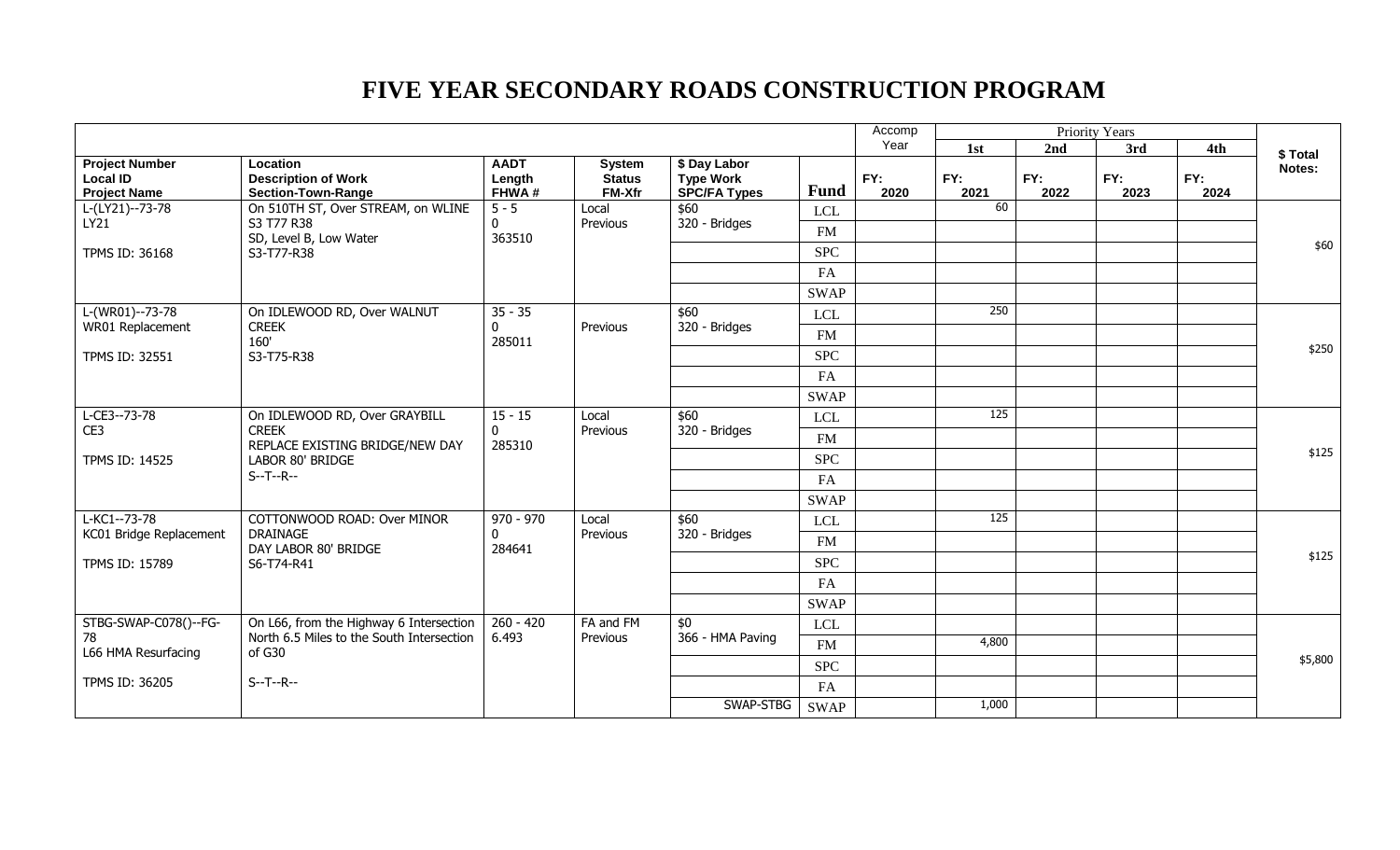|                                                                     |                                                                     |                                |                                          |                                                         |               | Accomp      | Priority Years |             |             |             |          |       |            |  |    |  |  |  |      |  |  |
|---------------------------------------------------------------------|---------------------------------------------------------------------|--------------------------------|------------------------------------------|---------------------------------------------------------|---------------|-------------|----------------|-------------|-------------|-------------|----------|-------|------------|--|----|--|--|--|------|--|--|
|                                                                     |                                                                     |                                |                                          |                                                         |               | Year        | 1st            | 2nd         | 3rd         | 4th         | \$ Total |       |            |  |    |  |  |  |      |  |  |
| <b>Project Number</b><br><b>Local ID</b><br><b>Project Name</b>     | Location<br><b>Description of Work</b><br><b>Section-Town-Range</b> | <b>AADT</b><br>Length<br>FHWA# | <b>System</b><br><b>Status</b><br>FM-Xfr | \$ Day Labor<br><b>Type Work</b><br><b>SPC/FA Types</b> | <b>Fund</b>   | FY:<br>2020 | FY:<br>2021    | FY:<br>2022 | FY:<br>2023 | FY:<br>2024 | Notes:   |       |            |  |    |  |  |  |      |  |  |
| BRS-SWAP-C078()--FF-78                                              | On G66, Over W NISHNABOTNA                                          | $450 - 450$                    | <b>FM</b>                                | \$0                                                     | <b>LCL</b>    |             |                |             |             |             |          |       |            |  |    |  |  |  |      |  |  |
| MA09 Bridge Replacement                                             | $S - T - R -$                                                       | $\mathbf{0}$<br>284180         | Previous                                 | 320 - Bridges                                           | <b>FM</b>     |             |                |             |             |             |          |       |            |  |    |  |  |  |      |  |  |
| TPMS ID: 32569                                                      |                                                                     |                                |                                          |                                                         | <b>SPC</b>    |             |                |             |             |             | \$2,000  |       |            |  |    |  |  |  |      |  |  |
|                                                                     |                                                                     |                                |                                          |                                                         | FA            |             |                |             |             |             |          |       |            |  |    |  |  |  |      |  |  |
|                                                                     |                                                                     |                                |                                          | SWAP-HBP                                                | <b>SWAP</b>   |             |                | 2,000       |             |             |          |       |            |  |    |  |  |  |      |  |  |
| $L-(BO18)-73-78$                                                    | On 220TH ST, Over PIGEON CREEK                                      | $5 - 5$                        | Local                                    | \$80                                                    | $_{\rm LCL}$  |             |                | 276         |             |             |          |       |            |  |    |  |  |  |      |  |  |
| <b>BO18</b>                                                         | SD, 140'<br>$S - T - R -$                                           | 0<br>290810                    | Previous                                 | 320 - Bridges                                           | <b>FM</b>     |             |                |             |             |             |          |       |            |  |    |  |  |  |      |  |  |
| TPMS ID: 36158                                                      |                                                                     |                                |                                          |                                                         |               | <b>SPC</b>  |                |             |             |             |          | \$276 |            |  |    |  |  |  |      |  |  |
|                                                                     |                                                                     |                                |                                          |                                                         |               |             |                |             |             |             |          |       |            |  | FA |  |  |  |      |  |  |
|                                                                     |                                                                     |                                |                                          | <b>SWAP</b>                                             |               |             |                |             |             |             |          |       |            |  |    |  |  |  |      |  |  |
| L-(YO07)--73-78                                                     | On MORTON AVE, Over KEG CREEK                                       | $30 - 30$                      | Local<br>Previous                        | \$60                                                    | <b>LCL</b>    |             |                | 200         |             |             |          |       |            |  |    |  |  |  |      |  |  |
| <b>YO07</b>                                                         | SD, 100'<br>$S - T - R -$                                           | 0<br>288311                    |                                          |                                                         | 320 - Bridges | FM          |                |             |             |             |          |       |            |  |    |  |  |  |      |  |  |
| <b>TPMS ID: 36183</b>                                               |                                                                     |                                |                                          |                                                         | <b>SPC</b>    |             |                |             |             |             | \$200    |       |            |  |    |  |  |  |      |  |  |
|                                                                     |                                                                     |                                |                                          |                                                         | FA            |             |                |             |             |             |          |       |            |  |    |  |  |  |      |  |  |
|                                                                     |                                                                     |                                |                                          |                                                         | <b>SWAP</b>   |             |                |             |             |             |          |       |            |  |    |  |  |  |      |  |  |
| L-(YO10)--73-78                                                     | On 320TH ST, Over SMALL STREAM, on                                  | $20 - 20$                      | Local                                    | \$80                                                    | <b>LCL</b>    |             |                | 80          |             |             |          |       |            |  |    |  |  |  |      |  |  |
| YO10                                                                | <b>WLINE S9 T76 R41</b><br>SD, 96" CMP                              | $\mathbf{0}$                   | Previous                                 | 320 - Bridges                                           | FM            |             |                |             |             |             |          |       |            |  |    |  |  |  |      |  |  |
| TPMS ID: 36184                                                      | S9-T76-R41                                                          |                                |                                          |                                                         | 288341        |             |                |             |             |             |          |       | <b>SPC</b> |  |    |  |  |  | \$80 |  |  |
|                                                                     |                                                                     |                                |                                          |                                                         | FA            |             |                |             |             |             |          |       |            |  |    |  |  |  |      |  |  |
|                                                                     |                                                                     |                                |                                          |                                                         | <b>SWAP</b>   |             |                |             |             |             |          |       |            |  |    |  |  |  |      |  |  |
| L-BO19--73-78                                                       | 210TH ST.: Over PIGEON CREEK                                        | $40 - 40$                      | Local                                    | \$80                                                    | <b>LCL</b>    |             |                | 220         |             |             |          |       |            |  |    |  |  |  |      |  |  |
| <b>BO19</b>                                                         | REPLACE EXISTING BRIDGE WITH A                                      | $\mathbf 0$                    | Previous                                 | 320 - Bridges                                           | FM            |             |                |             |             |             |          |       |            |  |    |  |  |  |      |  |  |
| <b>NEW BRIDGE</b><br>290830<br><b>TPMS ID: 18229</b><br>S27-T77-R43 |                                                                     |                                | <b>SPC</b>                               |                                                         |               |             |                |             | \$220       |             |          |       |            |  |    |  |  |  |      |  |  |
|                                                                     |                                                                     |                                |                                          |                                                         | FA            |             |                |             |             |             |          |       |            |  |    |  |  |  |      |  |  |
|                                                                     |                                                                     |                                |                                          |                                                         | <b>SWAP</b>   |             |                |             |             |             |          |       |            |  |    |  |  |  |      |  |  |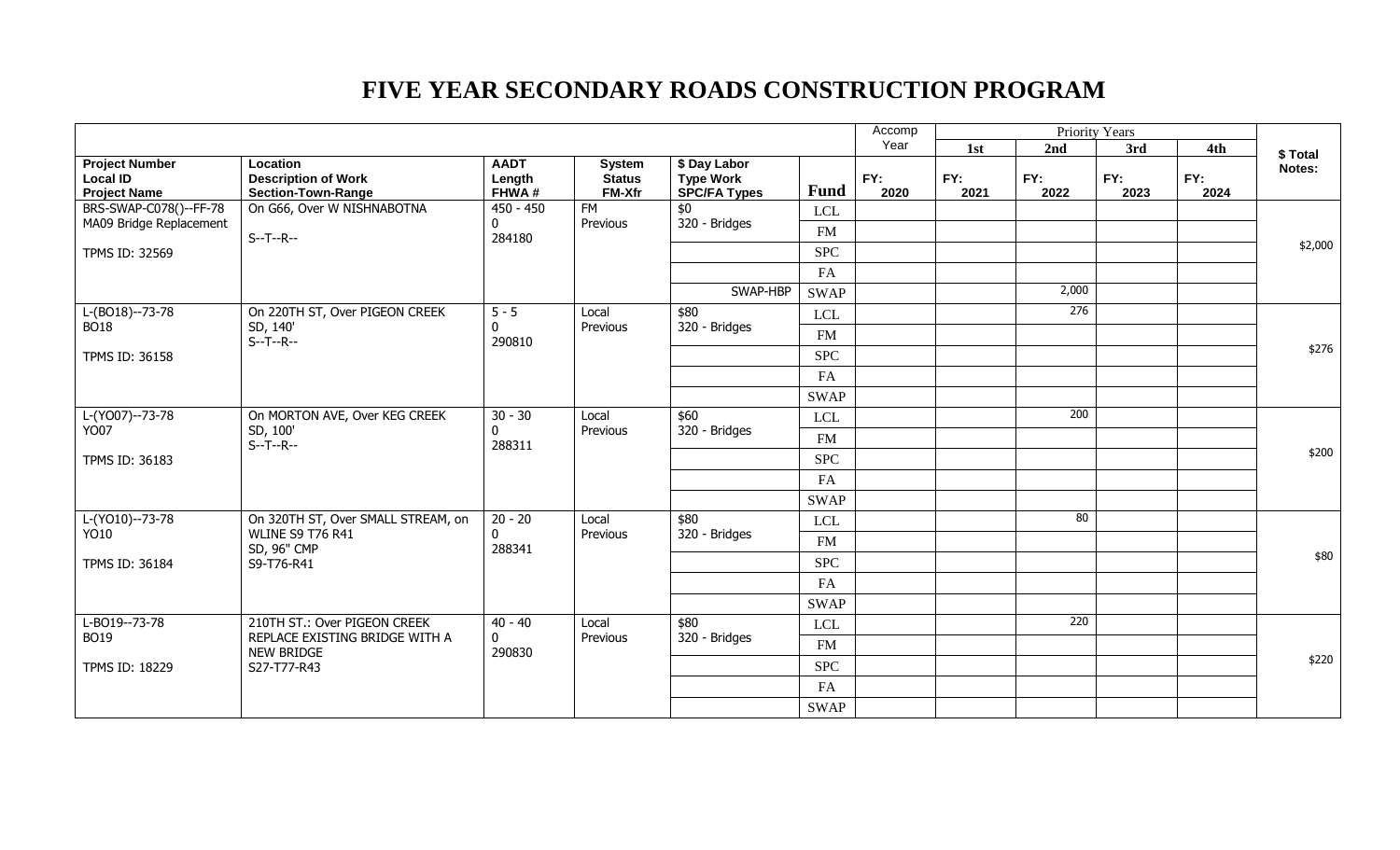|                                                                 |                                                                     |                                |                                                 |                                                         |             | Accomp      | Priority Years |             |             |             |          |       |  |  |  |  |
|-----------------------------------------------------------------|---------------------------------------------------------------------|--------------------------------|-------------------------------------------------|---------------------------------------------------------|-------------|-------------|----------------|-------------|-------------|-------------|----------|-------|--|--|--|--|
|                                                                 |                                                                     |                                |                                                 |                                                         |             | Year        | 1st            | 2nd         | 3rd         | 4th         | \$ Total |       |  |  |  |  |
| <b>Project Number</b><br><b>Local ID</b><br><b>Project Name</b> | Location<br><b>Description of Work</b><br><b>Section-Town-Range</b> | <b>AADT</b><br>Length<br>FHWA# | <b>System</b><br><b>Status</b><br><b>FM-Xfr</b> | \$ Day Labor<br><b>Type Work</b><br><b>SPC/FA Types</b> | Fund        | FY:<br>2020 | FY:<br>2021    | FY:<br>2022 | FY:<br>2023 | FY:<br>2024 | Notes:   |       |  |  |  |  |
| L-GR5--73-78                                                    | On COTTONWOOD RD, Over GRAYBILL                                     | $45 - 45$                      | Local                                           | \$70                                                    | <b>LCL</b>  |             |                | 336         |             |             |          |       |  |  |  |  |
| GR5 Bridge Replacement                                          | <b>CREEK</b><br>160'                                                | $\mathbf 0$<br>283690          | Previous                                        | 320 - Bridges                                           | <b>FM</b>   |             |                |             |             |             |          |       |  |  |  |  |
| TPMS ID: 34768                                                  | S6-T74-R39                                                          |                                |                                                 |                                                         | <b>SPC</b>  |             |                |             |             |             | \$336    |       |  |  |  |  |
|                                                                 |                                                                     |                                |                                                 |                                                         | FA          |             |                |             |             |             |          |       |  |  |  |  |
|                                                                 |                                                                     |                                |                                                 |                                                         | <b>SWAP</b> |             |                |             |             |             |          |       |  |  |  |  |
| L-WV12--73-78                                                   | On CHESTNUT RD, Over INDIAN CREEK                                   | $30 - 30$                      | Local                                           | \$30                                                    | <b>LCL</b>  |             |                | 100         |             |             |          |       |  |  |  |  |
| WV12 Bridge Replacement                                         | 46' Precast                                                         | $\mathbf{0}$                   | Previous                                        | 320 - Bridges                                           | FM          |             |                |             |             |             |          |       |  |  |  |  |
| TPMS ID: 34770                                                  | S17-T74-R38                                                         | 283431                         |                                                 |                                                         | <b>SPC</b>  |             |                |             |             |             | \$100    |       |  |  |  |  |
|                                                                 |                                                                     |                                |                                                 |                                                         | FA          |             |                |             |             |             |          |       |  |  |  |  |
|                                                                 |                                                                     |                                |                                                 |                                                         | <b>SWAP</b> |             |                |             |             |             |          |       |  |  |  |  |
| LFM-(LY10)--7X-78                                               | On TRUMAN AVE, Over WALNUT CREEK                                    | $40 - 40$                      |                                                 | \$60                                                    | LCL         |             |                | 200         |             |             |          |       |  |  |  |  |
| LY10                                                            | 24 x 100' Steel Girder with Concrete                                | $\mathbf 0$                    | Previous                                        | 320 - Bridges                                           | FM          |             |                |             |             |             |          |       |  |  |  |  |
|                                                                 | Deck<br>$S - T - R -$                                               | 289420                         |                                                 |                                                         |             | <b>SPC</b>  |                |             |             |             |          | \$200 |  |  |  |  |
| TPMS ID: 32548                                                  |                                                                     |                                |                                                 |                                                         |             |             |                |             |             |             |          | FA    |  |  |  |  |
|                                                                 |                                                                     |                                |                                                 |                                                         | <b>SWAP</b> |             |                |             |             |             |          |       |  |  |  |  |
| STBG-SWAP-C078()--FG-                                           | On M47, from Montgomery County Line                                 | $230 - 290$                    | FA and FM                                       | \$0                                                     |             |             |                |             |             |             |          |       |  |  |  |  |
| 78                                                              | North 11 Miles to Highway 6                                         | 10.842                         | Previous                                        | 366 - HMA Paving                                        | <b>LCL</b>  |             |                | 1,200       |             |             |          |       |  |  |  |  |
| M47 Resurfacing                                                 | Patch, Mill and Overlay existing road.                              |                                |                                                 |                                                         | FM          |             |                |             |             |             | \$1,800  |       |  |  |  |  |
| TPMS ID: 21847                                                  | $S-T-P-$                                                            |                                |                                                 |                                                         | <b>SPC</b>  |             |                |             |             |             |          |       |  |  |  |  |
|                                                                 |                                                                     |                                |                                                 |                                                         | FA          |             |                | 600         |             |             |          |       |  |  |  |  |
|                                                                 |                                                                     |                                |                                                 | SWAP-STBG                                               | <b>SWAP</b> |             |                |             |             |             |          |       |  |  |  |  |
| BRS-SWAP-C078()--FF-78<br>TAMARACK RD.                          | On G18, Over BNSF RR<br>Removal of bridge, replacement with at      | 1200 - 1200<br>0.644           | FM<br>Previous                                  | \$0<br>320 - Bridges                                    | <b>LCL</b>  |             |                |             |             |             |          |       |  |  |  |  |
| grade railroad crossing<br>043580                               |                                                                     |                                | FM                                              |                                                         |             |             |                |             | \$1,500     |             |          |       |  |  |  |  |
| <b>TPMS ID: 13048</b>                                           | $S - T - R -$                                                       |                                |                                                 | <b>SPC</b>                                              |             |             |                |             |             |             |          |       |  |  |  |  |
|                                                                 |                                                                     |                                |                                                 | FA                                                      |             |             |                |             |             |             |          |       |  |  |  |  |
|                                                                 |                                                                     |                                |                                                 | SWAP-HBP                                                | <b>SWAP</b> |             |                |             | 1,500       |             |          |       |  |  |  |  |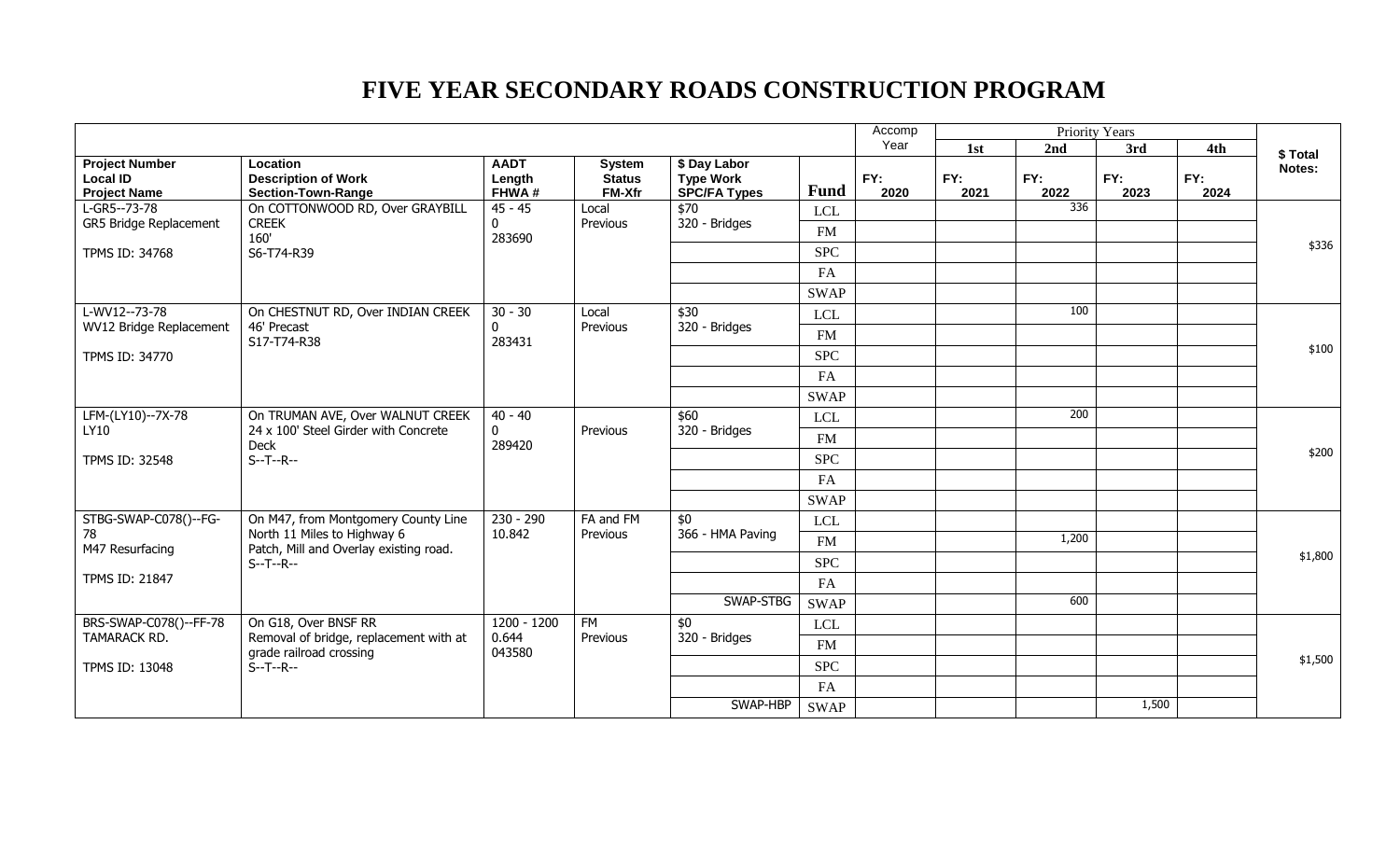|                                                                 |                                                                     |                                |                                                 |                                                         |             | Accomp      | Priority Years |             |             |                  |         |
|-----------------------------------------------------------------|---------------------------------------------------------------------|--------------------------------|-------------------------------------------------|---------------------------------------------------------|-------------|-------------|----------------|-------------|-------------|------------------|---------|
|                                                                 |                                                                     |                                |                                                 |                                                         |             | Year        | 1st            | 2nd         | 3rd         | 4th              | \$Total |
| <b>Project Number</b><br><b>Local ID</b><br><b>Project Name</b> | Location<br><b>Description of Work</b><br><b>Section-Town-Range</b> | <b>AADT</b><br>Length<br>FHWA# | <b>System</b><br><b>Status</b><br><b>FM-Xfr</b> | \$ Day Labor<br><b>Type Work</b><br><b>SPC/FA Types</b> | <b>Fund</b> | FY:<br>2020 | FY:<br>2021    | FY:<br>2022 | FY:<br>2023 | FY:<br>2024      | Notes:  |
| FM-C078()--55-78                                                | On M47, from Highway 6 North 5 Miles                                | 290 - 390                      | FA and FM                                       | \$0                                                     | <b>LCL</b>  |             |                |             |             |                  |         |
| Patch, Mill, and Overlay                                        | to the South Intersection of G30                                    | 5.007                          | Previous                                        | 366 - HMA Paving                                        | <b>FM</b>   |             |                |             | 1,000       |                  |         |
| TPMS ID: 32563                                                  | $S - T - R -$                                                       |                                |                                                 |                                                         | <b>SPC</b>  |             |                |             |             |                  | \$1,000 |
|                                                                 |                                                                     |                                |                                                 |                                                         | FA          |             |                |             |             |                  |         |
|                                                                 |                                                                     |                                |                                                 |                                                         | <b>SWAP</b> |             |                |             |             |                  |         |
| STBG-SWAP-C078()--FG-                                           | On G30, from Mosquito Creek Bridge                                  | 340 - 340                      | FA and FM                                       | \$0                                                     | <b>LCL</b>  |             |                |             |             |                  |         |
| 78                                                              | East 8 Miles to L66                                                 | 8                              | Previous                                        | 366 - HMA Paving                                        | <b>FM</b>   |             |                |             | 1,000       |                  |         |
| Patch, Mill, and Overlay                                        | $S - T - R -$                                                       |                                |                                                 |                                                         | <b>SPC</b>  |             |                |             |             |                  | \$1,600 |
| TPMS ID: 32566                                                  |                                                                     |                                |                                                 |                                                         | FA          |             |                |             |             |                  |         |
|                                                                 |                                                                     |                                | SWAP-STBG                                       | <b>SWAP</b>                                             |             |             |                | 600         |             |                  |         |
| L-(BE02)--73-78                                                 | On IDLEWOOD RD, Over SLOCUM                                         | $35 - 35$                      | Local                                           | \$60                                                    | <b>LCL</b>  |             |                |             |             | 200              |         |
| BE02                                                            | <b>CREEK</b>                                                        | $\mathbf{0}$                   | Previous                                        | 320 - Bridges                                           | <b>FM</b>   |             |                |             |             |                  |         |
| TPMS ID: 36157                                                  | SD, 100'<br>$S - T - R -$                                           | 285680                         |                                                 |                                                         | <b>SPC</b>  |             |                |             |             |                  | \$200   |
|                                                                 |                                                                     |                                |                                                 |                                                         | FA          |             |                |             |             |                  |         |
|                                                                 |                                                                     |                                |                                                 |                                                         | <b>SWAP</b> |             |                |             |             |                  |         |
| $L(GR12)-73-78$                                                 | On 432ND ST, Over JORDAN CREEK                                      | $25 - 25$                      | Local                                           | \$80                                                    | <b>LCL</b>  |             |                |             |             | $\overline{276}$ |         |
| GR12                                                            | SD, 140'                                                            | $\mathbf 0$                    | Previous                                        | 320 - Bridges                                           | FM          |             |                |             |             |                  |         |
| TPMS ID: 36163                                                  | $S - T - R -$                                                       | 283770                         |                                                 |                                                         | <b>SPC</b>  |             |                |             |             |                  | \$276   |
|                                                                 |                                                                     |                                |                                                 |                                                         | FA          |             |                |             |             |                  |         |
|                                                                 |                                                                     |                                |                                                 |                                                         | <b>SWAP</b> |             |                |             |             |                  |         |
| $L-(MA10)-73-78$                                                | On BOSTON AVE, Over GRAYBILL CREEK                                  | $25 - 25$                      | Local                                           | \$80                                                    | <b>LCL</b>  |             |                |             |             | 276              |         |
| <b>MA10</b>                                                     | SD, 140'                                                            | $\Omega$                       | Previous                                        | 320 - Bridges                                           | <b>FM</b>   |             |                |             |             |                  |         |
|                                                                 | $S - T - R -$                                                       | 284190                         |                                                 |                                                         | <b>SPC</b>  |             |                |             |             |                  | \$276   |
| TPMS ID: 36182                                                  |                                                                     |                                |                                                 |                                                         | FA          |             |                |             |             |                  |         |
|                                                                 |                                                                     |                                |                                                 |                                                         |             |             |                |             |             |                  |         |
|                                                                 |                                                                     |                                |                                                 |                                                         | <b>SWAP</b> |             |                |             |             |                  |         |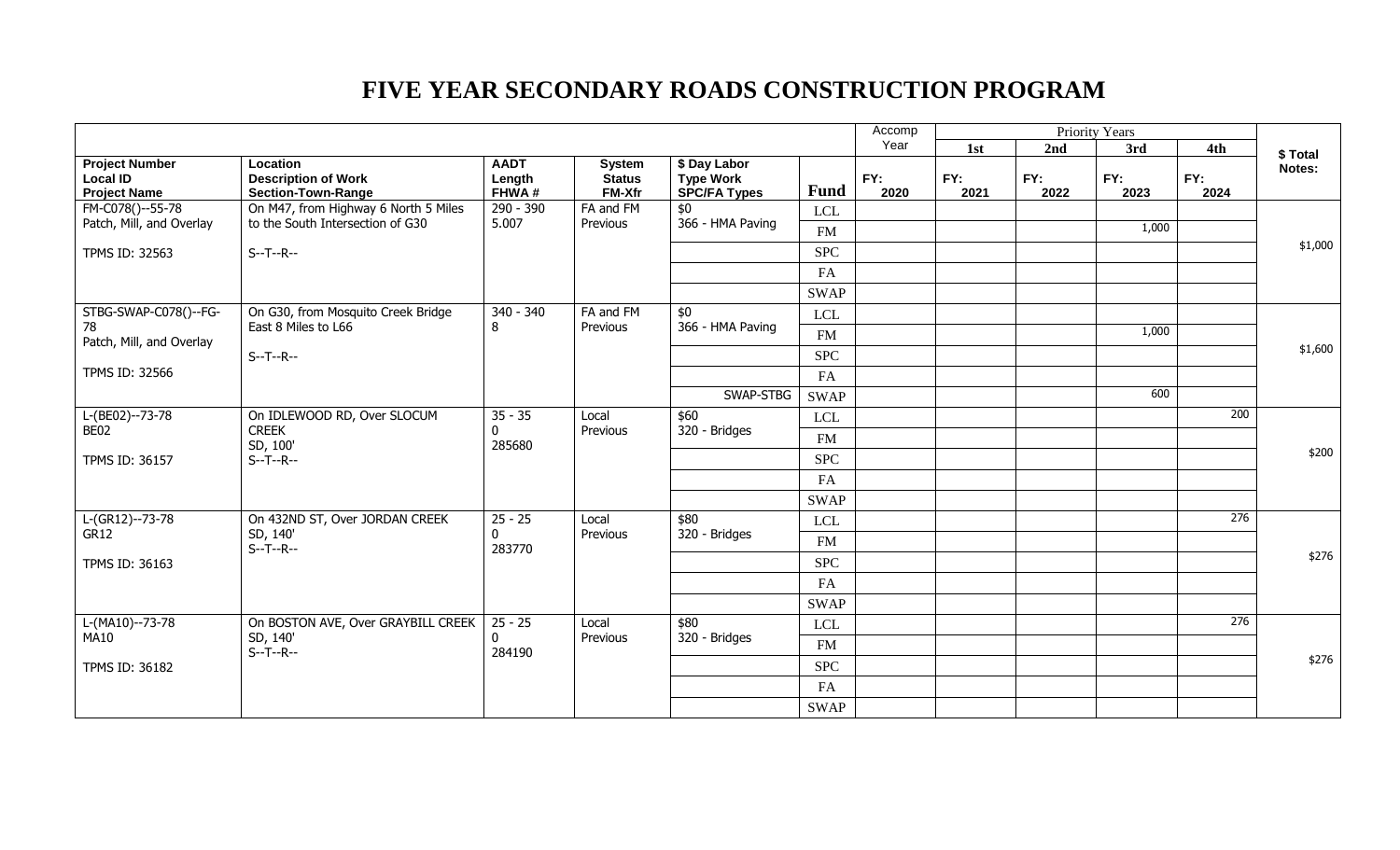|                                                                 |                                                                     |                                       |                                                 |                                                         |             |             | <b>Priority Years</b><br>Accomp |                 |             |             |         |
|-----------------------------------------------------------------|---------------------------------------------------------------------|---------------------------------------|-------------------------------------------------|---------------------------------------------------------|-------------|-------------|---------------------------------|-----------------|-------------|-------------|---------|
|                                                                 |                                                                     |                                       |                                                 |                                                         |             | Year        | 1st                             | 2 <sub>nd</sub> | 3rd         | 4th         | \$Total |
| <b>Project Number</b><br><b>Local ID</b><br><b>Project Name</b> | Location<br><b>Description of Work</b><br><b>Section-Town-Range</b> | <b>AADT</b><br>Length<br><b>FHWA#</b> | <b>System</b><br><b>Status</b><br><b>FM-Xfr</b> | \$ Day Labor<br><b>Type Work</b><br><b>SPC/FA Types</b> | <b>Fund</b> | FY:<br>2020 | FY:<br>2021                     | FY:<br>2022     | FY:<br>2023 | FY:<br>2024 | Notes:  |
| STBG-SWAP-C078()--FG-                                           | On Road L34, from Mahogany Road                                     | 530                                   | FA and FM                                       | \$0                                                     | LCL         |             |                                 |                 |             |             |         |
| 78                                                              | (G30) North 8 Miles to Harrison County                              |                                       | <b>New</b>                                      | 366 - HMA Paving                                        | <b>FM</b>   |             |                                 |                 |             | 6,000       |         |
| Paving                                                          | Line                                                                |                                       |                                                 |                                                         | <b>SPC</b>  |             |                                 |                 |             |             | \$6,500 |
| <b>TPMS ID: 38924</b>                                           | S--T--R--                                                           |                                       |                                                 |                                                         | FA          |             |                                 |                 |             |             |         |
|                                                                 |                                                                     |                                       |                                                 | SWAP-STBG                                               | <b>SWAP</b> |             |                                 |                 |             | 500         |         |